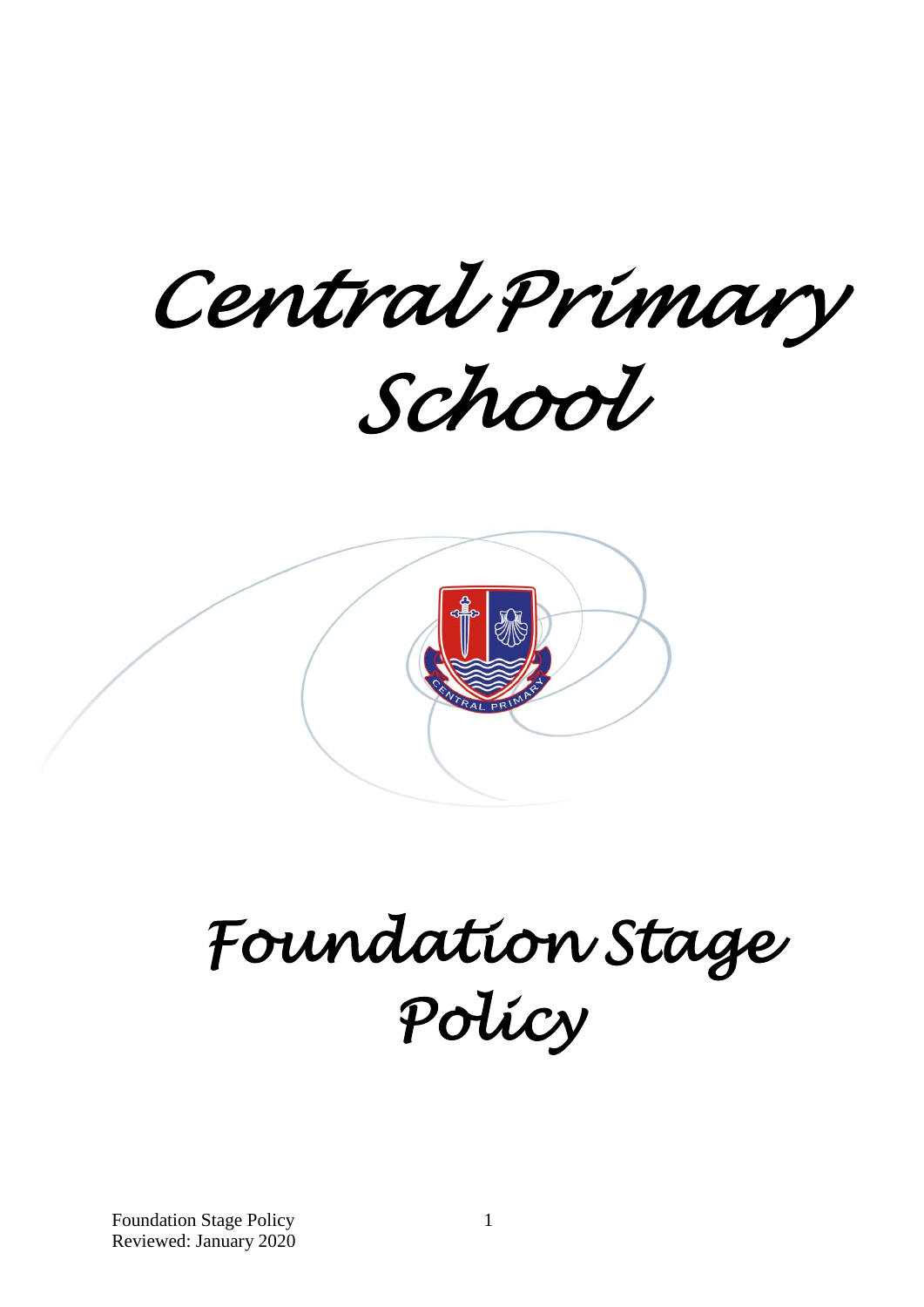# **Introduction**

The Foundation Stage begins when children reach the age of three and continues until the end of the reception year. Entry into our primary school is in September.

The Foundation Stage is important in its own right, and also in preparing children for later schooling. The National Curriculum does not formally begin until Year 1.

Children joining our school have already learnt a great deal. Many have been learning in one of the various educational settings within the local community. The early years education we offer our children are based on the following principles:

- It builds on what our children already know and can do;
- It ensures that no child is excluded or disadvantaged;
- It offers a structure for learning that has a range of starting points, content that matches the needs of young children, and activities that provide opportunities for learning both indoors and outdoors;
- It provides a rich and stimulating environment.

# **Aims of the Foundation Stage**

The Curriculum of the Foundation Stage covers key areas of learning:

- $\bullet$
- Personal, Social and Emotional development (PSED)
- Communication, Language (CL)
- $\bullet$  Maths (M)
- $\bullet$  Literacy (L)
- Understanding the world (UW)
- Physical development (PD)
- Expressive Art and Design (EAD)

The Curriculum of the Foundation stage will underpin all future learning by promoting, supporting and developing children's:

- Concentration, discipline and motivation
- Positive attitude towards learning
- Social skills
- Attention skills and persistence
- Independence

# **Teaching and learning style**

The features of effective teaching and learning in our school are defined in our policy on teaching and learning. They apply to teaching and learning in the Foundation Stage just as much as they do to the teaching and learning in Key Stage 1 or 2.

Good practices in our school that relate to the Foundation Stage are:

- The partnership between teachers and parents that helps our children to feel secure at school, and to develop a sense of well-being and achievement;
- The understanding that teachers have of how children develop and learn, and how this must be reflected in their teaching;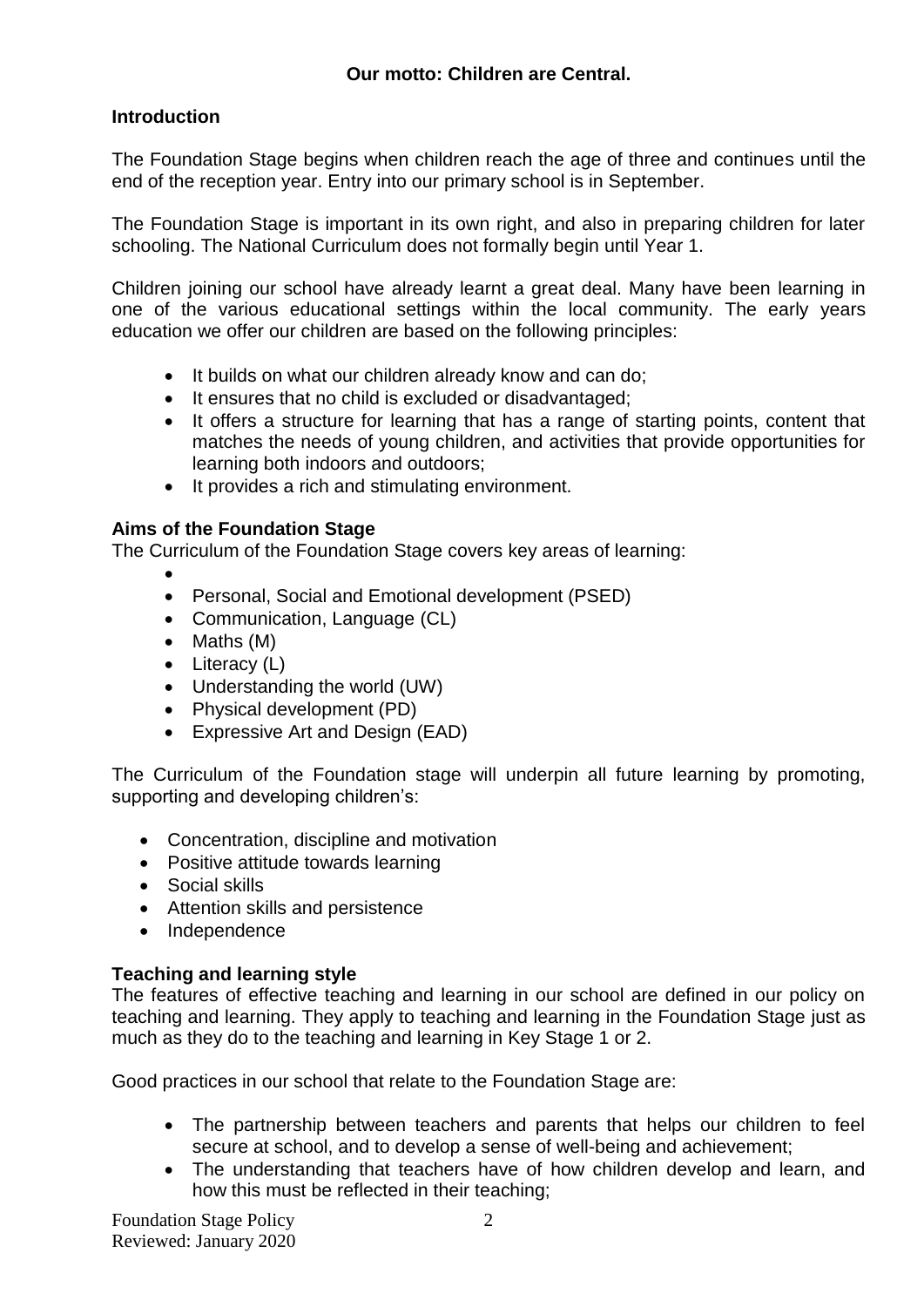- The range of approaches that provide first-hand experiences, give clear explanations, make appropriate interventions, and extend and develop the children's play, talk or other means of communication;
- The carefully planned curriculum that helps children achieve the Early Learning Goals by the end of the Foundation Stage;
- The provision for children to take part in activities that build on and extend their interests, and develop their intellectual, physical, social and emotional abilities;
- The encouragement for children to communicate and talk about their learning, and to develop independence and self-management;
- The support for learning, with appropriate and accessible space, facilities and equipment, both indoors and outdoors;
- The identification, through observations, of children's progress and future learning needs, which are regularly shared with parents;
- The good relationships between our school and the other educational settings in which the children have been learning before joining our school;
- The clear aims of our work, and the regular monitoring of our work to evaluate and improve it;
- The regular identification of training needs for all adults working in the Foundation Stage.

## **Play at the Foundation Stage**

Play underpins the Early Years Foundation Stage and all aspects of children's development. Through play our children explore and develop the learning experiences that help them make sense of the world. They practise and build up their ideas, learn how to control themselves, and begin to understand the need for rules. They have the opportunity to think creatively both alongside other children and on their own. They communicate with others as they investigate and solve problems in controlled and safe situations. Children learn to develop their own independence in a rich and stimulating environment both indoors and outdoors, that reflects individual interests.

The adults have a crucial role during child initiated play and work to provide high-quality experiences that are enjoyable and challenging. They provide time, space and appropriate resources to allow children to expand their ideas and interests. They observe play and join in when invited, watching and listening before intervening.

## **Inclusion at the Foundation Stage**

We believe that all our children matter. We give our children every opportunity to achieve their best. We do this by taking account of our children's range of life experiences when we are planning for their learning (see our policy on inclusion).

In the Foundation Stage we set realistic and challenging expectations keyed to the needs of our children, so that they can achieve the Early Learning Goals by the end of the stage. Some children progress beyond this point. We help them do this by planning to meet the needs of both boys and girls, of children with special educational needs, of children who are more able, of children with disabilities, of children from all social and cultural backgrounds, of children from different ethnic groups, and of those from diverse linguistic backgrounds.

We meet the needs of all our children through:

 Planning opportunities that build on and extend the children's knowledge, experience and interests, and develop their self-esteem and confidence;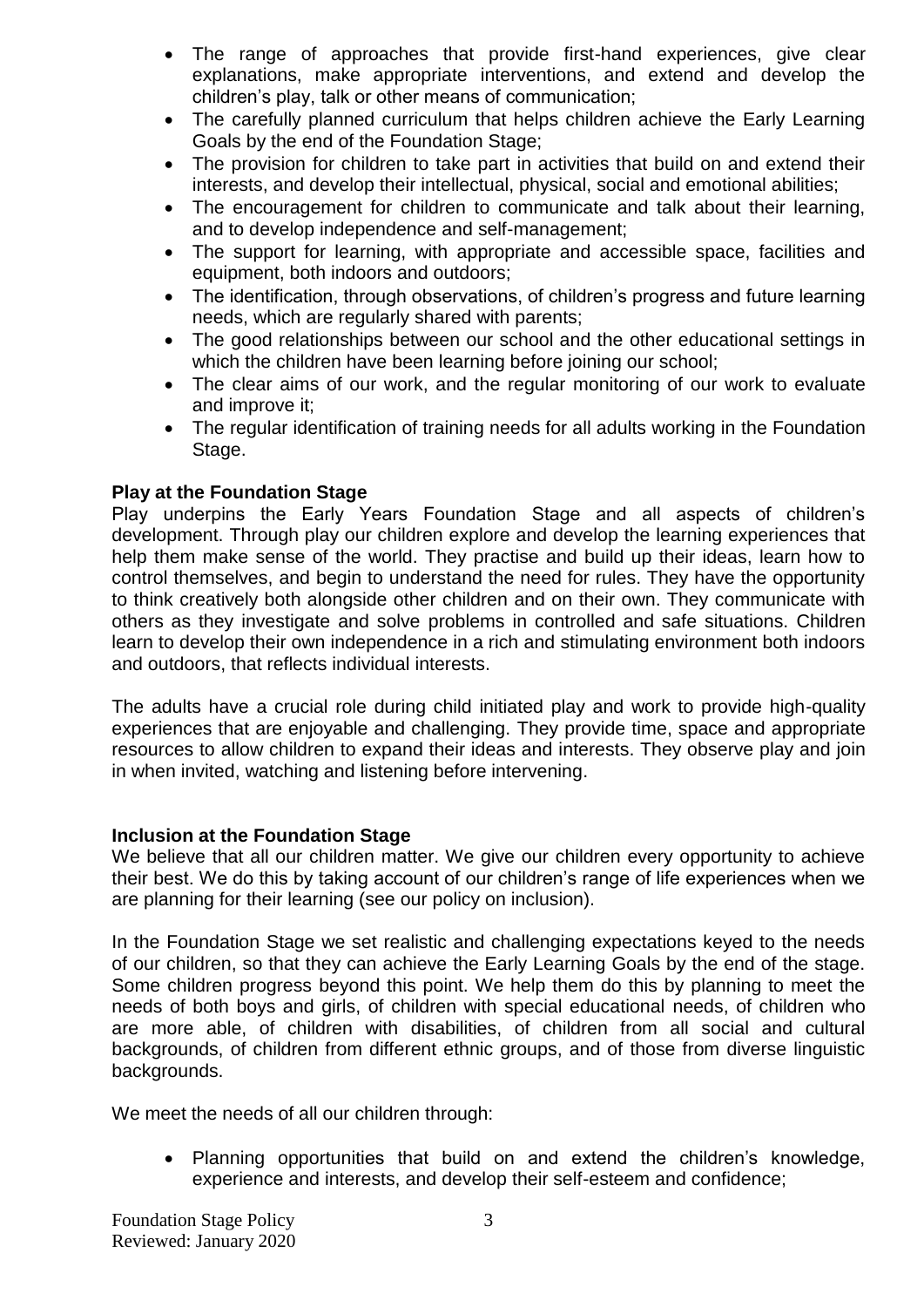- Using a variety of teaching strategies that are based on children's learning needs;
- Providing a wide range of opportunities to motivate and support children, and to help them to learn effectively;
- Offering a safe and supportive learning environment, in which the contribution of all children is valued;
- Employing resources that reflect diversity, and that avoid discrimination and stereotyping;
- Planning challenging activities for children whose ability and understanding are in advance of their language and communication skills;
- Monitoring children's progress, and providing support (such as speech therapy) as necessary.

## **The Foundation Stage Curriculum**

Our curriculum for the Foundation Stage reflects the areas of learning identified in the Early Years Foundation Stage framework. Our children learn best when they experience learning first hand, through meaningful interactions with others, through physical activity and through play. Our Early Years practice is based on on-going observation and assessment of the children and their interests. Our children's learning experiences enable them to develop competency and skill across a number of learning areas.

The Early Learning Goals provide a basis for the National Curriculum. Accordingly, by the end of the reception year, children are having frequent input on English and Maths. By the end of Reception, we aim for our children;

- To read and understand simple sentences.
- To use their phonic knowledge to decode regular words and read them aloud accurately.
- To read some common irregular words (High frequency words).
- To demonstrate understanding when talking with others about what they have read.
- Use numbers from 1-20 in the correct order when counting things.
- Say 'one more' or 'one less' than a number.
- Add groups of 2 things together and tell you how manty they have got altogether.
- Take things away from a group and tell you how many they have left.
- Solve problems that are important to them e.g. Sharing snacks between me and my friends so that we all have the same number of pieces of fruit.
- Use everyday language to talk about size, weight, capacity, position, distance, time and money (e.g. big, small, heavy, light, in, under, pound, pence, morning and night).
- Compare quantities and objects and to solve problems.
- Recognise, create and describe patterns.
- Explore everyday objects and shapes and use mathematical language to describe them.

The Early Learning Goals provide the basis for planning throughout the Foundation Stage. Our medium-term planning is completed half-termly, and identifies the intended learning, with outcomes, for children working towards the Early Learning Goals, and also for those working towards Year 1 of the National Curriculum.

### **Assessment**

The Foundation Stage Profile Good Level of Development is the national summative assessment of pupils at the end the Foundation Stage, and to summarise their pupils' progress towards the Early Learning Goals. It covers each of the areas of learning contained in the Early Years Foundation Stage. We make regular assessments of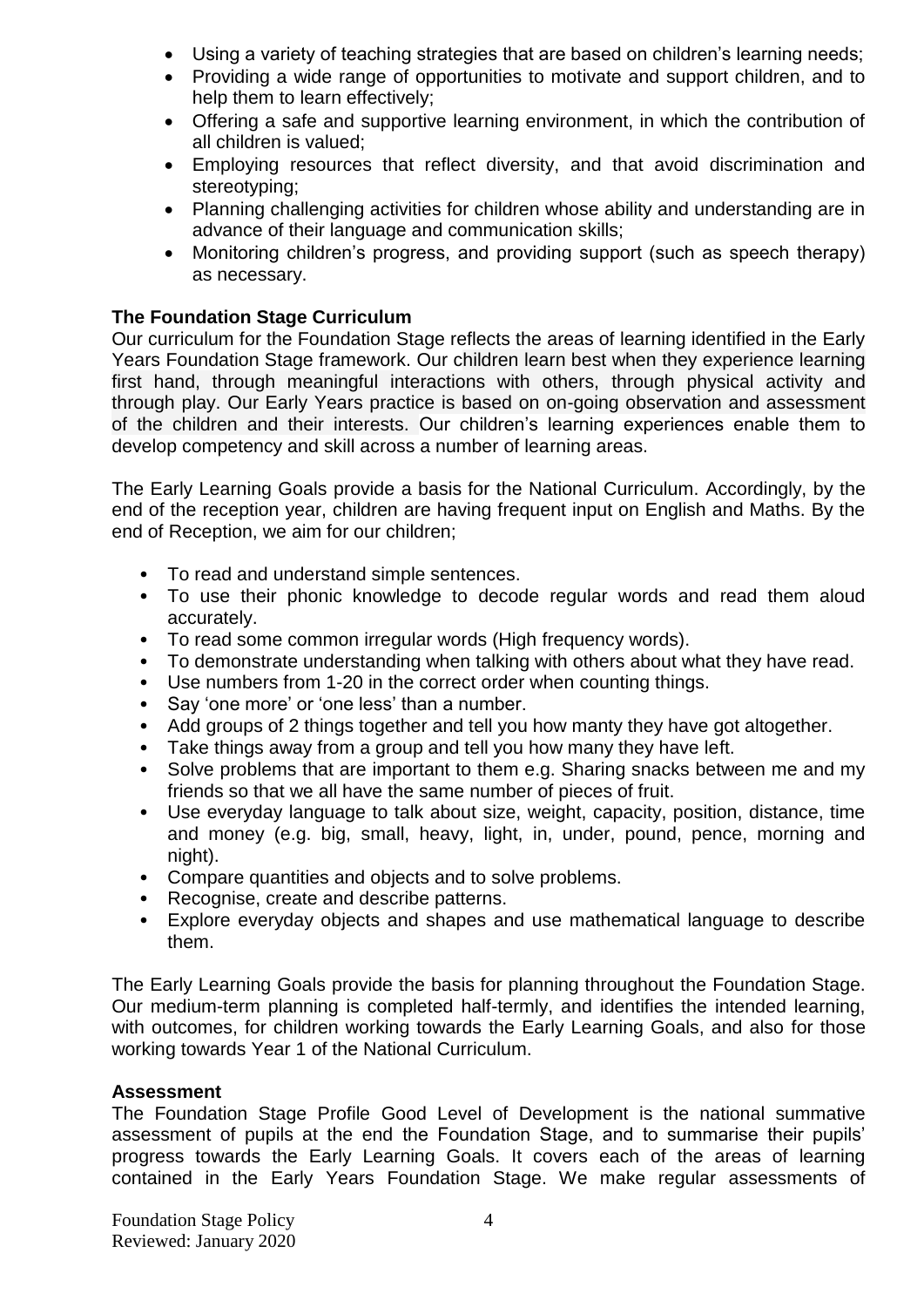children's learning, and we use this information to ensure that future planning reflects identified needs. Assessment in the Foundation Stage takes the form of observation, and this involves both the teacher and other adults, as appropriate. The collection of assessment data in the Foundation Stage Profile is a statutory requirement.

During the first term in the reception class the teacher assesses the ability of each child, using the Development Matters Statements and this forms a Reception Baseline Assessment. These assessments allow us to identify patterns of attainment within the cohort, in order to adjust the teaching programme for individual children and groups of children.

Each teacher keeps an e-journal for each child that all adults in the setting and the individual child's parents can add information and observations to. The learning journals form a dialogue between the child's parents and the school and are referred to when discussing progress at each parental consultation. The e-journal is printed and given to parents at the end of Reception year and shared with the child's Year 1 teacher.

### **The role of parents**

We believe that all parents have an important role to play in the education of their child. We therefore recognise the role that parents have played, and their future role, in educating the children. We do this through:

 $\bullet$ 

- Talking to parents about their child before their child starts in our school;
- Opportunities given to the children to spend time with their teacher before starting school;
- Each family receiving a home visit from the child's class teacher and EYP to meet in an environment that the child is comfortable in.
- Inviting all parents to an induction meeting during the term before their child starts school;
- Offering parents regular opportunities to talk about their child's progress encouraging parents to talk to the child's teacher if there are any concerns;
- Offering parent workshops to help develop an understanding of the Early Years curriculum, such as fortnightly phonics workshops.
- Having flexible admission arrangements, and allowing time to discuss each child's circumstances;
- Arranging for children to gradually start school over the first two weeks of term, so that the teacher can welcome each child individually into our school;
- Encouraging parents to stay if there are problems with the child's admission;
- Offering a range of activities, throughout the year, that encourage collaboration between child, school and parents;
- Providing various activities that involve parents, i.e. regular communication with home through the child's school diary, and inviting parents to curriculum evenings, in order to discuss the kind of work that the children are undertaking.
- An open door policy at the beginning and end of the day for parents to communicate with early years staff.

 $\bullet$ 

There is a formal meeting for parents each term at which the parents discuss the child's progress in private with the teacher. Parents receive a report on their child's attainment and progress at the end of each school year.

#### **Transitions**

During their year in Nursery the children will become familiar with the environment and the foundation stage staff. Before moving into reception the children will have opportunity to